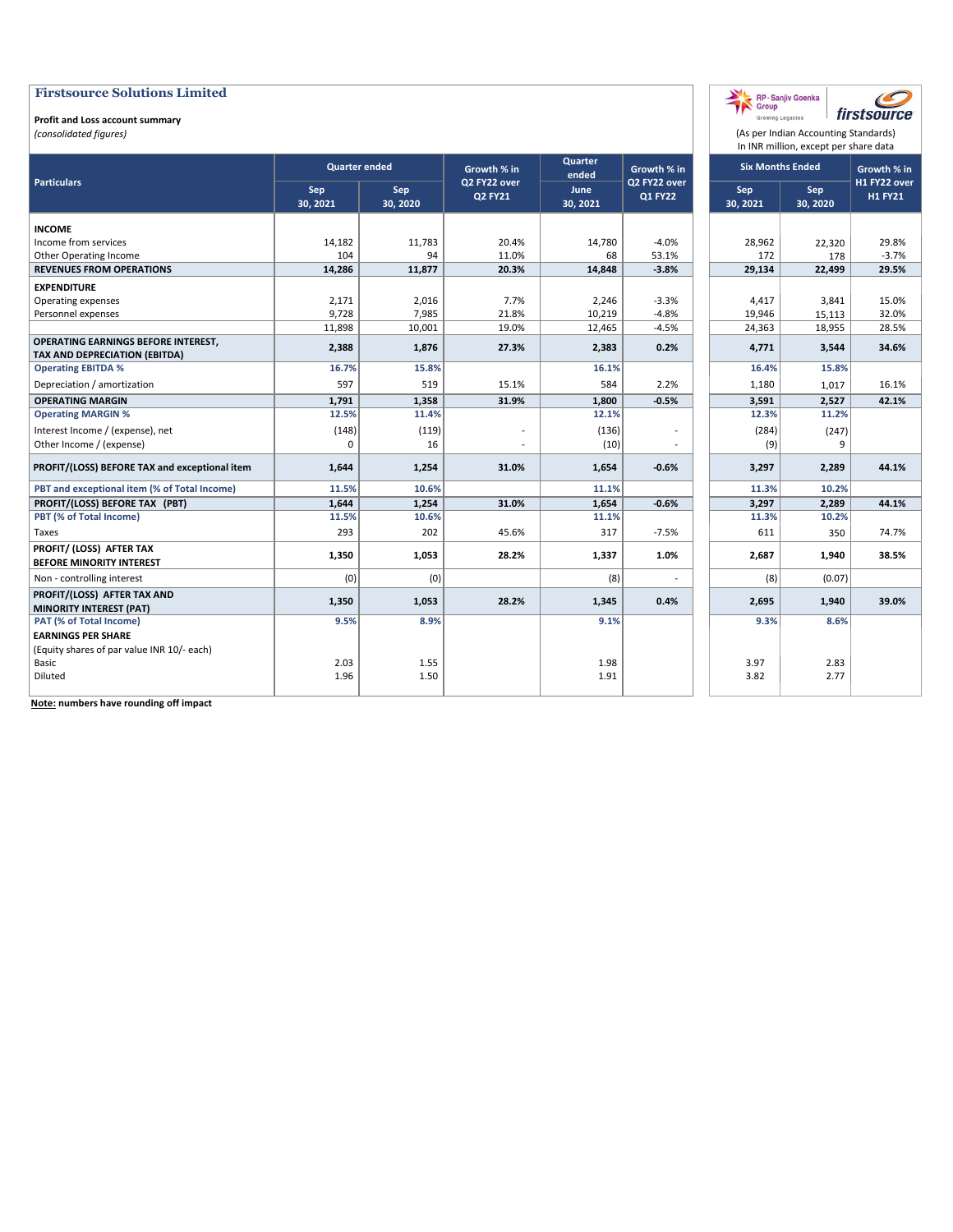

**Balance sheet**

(consolidated figures) and a consolidated figures) and a consolidated figures (As per Indian Accounting Standards) In INR million

 $\mathcal{C}$ 

|                                                               | As at      |          |
|---------------------------------------------------------------|------------|----------|
| <b>Particulars</b>                                            | <b>Sep</b> | Mar      |
|                                                               | 30, 2021   | 31, 2021 |
| <b>ASSETS</b>                                                 |            |          |
| <b>Non-Current Assets</b>                                     |            |          |
| Fixed assets                                                  | 2,543      | 2,895    |
| Right-of-use assets                                           | 6,106      | 5,133    |
| Goodwill on consolidation                                     | 22,275     | 21,948   |
| Investment in associate accounted for using the equity method | 0          | 0        |
| <b>Financial assets</b>                                       |            |          |
| Investments                                                   | 115        | 117      |
| Other financial assets                                        | 752        | 584      |
| Deferred tax assets                                           | 2,767      | 2,692    |
| Income tax assets (net)                                       | 811        | 822      |
| Other non-current assets                                      | 1,528      | 1,792    |
| <b>Total Non-Current Assets</b>                               | 36,896     | 35,984   |
| <b>Current Assets</b>                                         |            |          |
| Financial assets                                              |            |          |
| <b>Current investments</b>                                    | 947        | 826      |
| Trade receivables                                             | 5,716      | 5,767    |
| Cash and cash equivalents                                     | 1,230      | 1,373    |
| Other financial assets                                        | 2,979      | 2,815    |
| Other current assets                                          | 1,616      | 1,532    |
| <b>Total Current Assets</b>                                   | 12,489     | 12,313   |
| <b>TOTAL ASSETS</b>                                           | 49,385     | 48,297   |
| <b>EQUITY AND LIABILITIES</b>                                 |            |          |
| <b>Shareholder's funds</b>                                    |            |          |
| Equity share capital                                          | 6,970      | 6,961    |
| Reserve and surplus                                           | 22,737     | 21,032   |
| Total equity attributable to equity holders of the Company    | 29,707     | 27,993   |
| Non - controlling interest                                    | 5          | 5        |
| <b>Non-current liabilities</b>                                |            |          |
| <b>Financial liabilities</b>                                  |            |          |
| Long-term borrowings                                          | 314        | 846      |
| Lease liabilities                                             | 5,807      | 4,864    |
| <b>Other Financial Liabilities</b>                            | 1,294      | 0        |
| Provision for employee benefits                               | 128        | 104      |
| Deferred tax liabilities                                      | 701        | 470      |
| <b>Total Non-current liabilities</b>                          | 8,244      | 6,283    |
| <b>Current liabilities</b>                                    |            |          |
| <b>Financial liabilities</b>                                  |            |          |
| Short-term and other borrowings                               | 5,242      | 5,199    |
| Trade payables                                                | 1,537      | 2,788    |
| Lease liabilities                                             | 1,222      | 1,035    |
| Other financial liabilities                                   | 1,968      | 2,033    |
| Other current liabilities                                     | 856        | 2,137    |
| Provisions for employee benefits                              | 523        | 643      |
| Provision for tax (net)                                       | 81         | 181      |
| <b>Total Current liabilities</b>                              | 11,429     | 14,016   |
| <b>TOTAL LIABILITIES</b>                                      | 49,385     | 48,297   |

**Note: numbers have rounding off impact**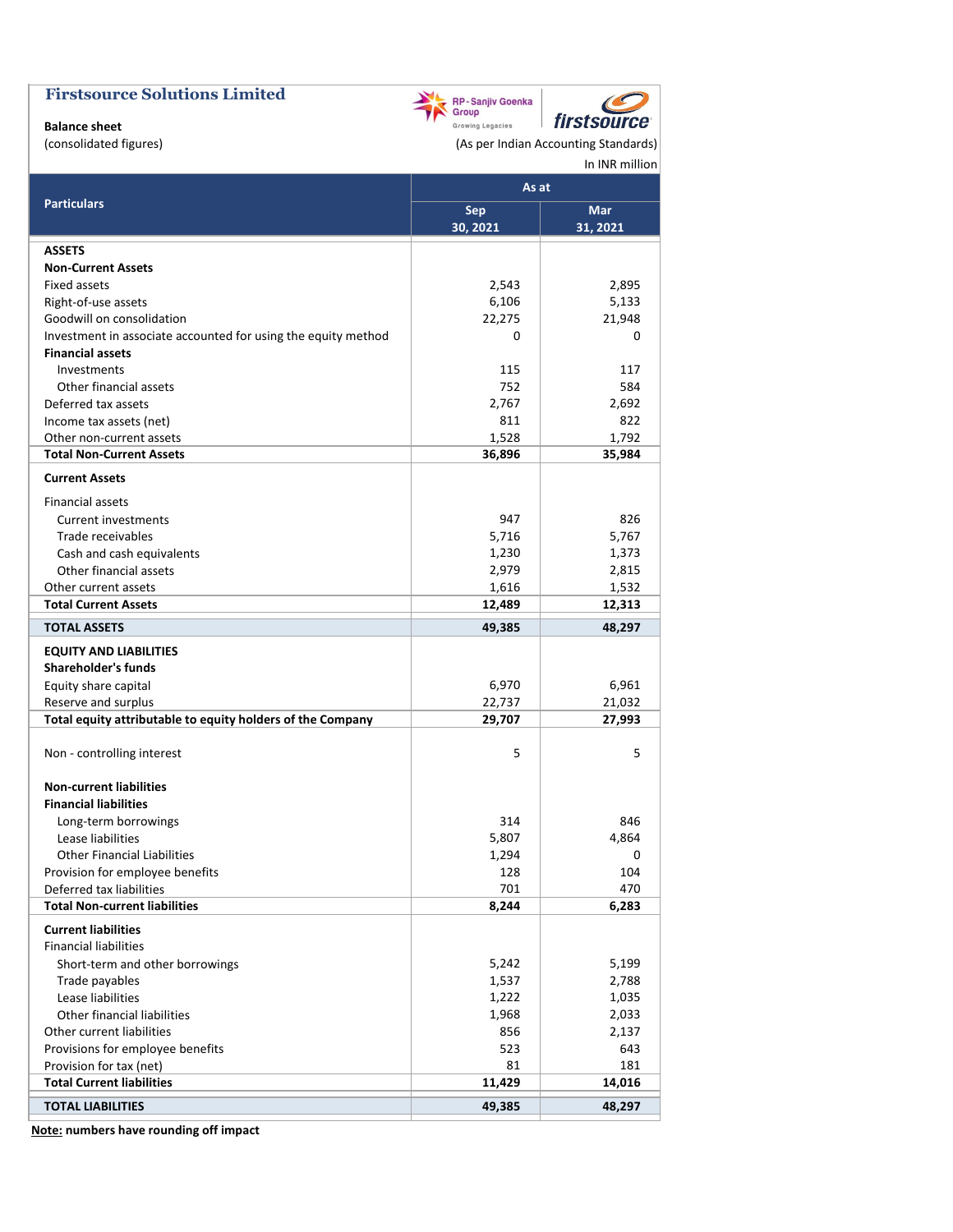# **Cash Flow Statement**

(consolidated figures)





## In INR million

| <b>Particulars</b>                                               | <b>Quarter ended</b><br>Sep 30, 2021 | <b>Six months ended</b><br>Sep 30, 2021 |
|------------------------------------------------------------------|--------------------------------------|-----------------------------------------|
| <b>Cash Flow from Operating Activities</b>                       |                                      |                                         |
| <b>Operating Margin</b>                                          | 1,791                                | 3,591                                   |
| Adjustment: Non Cash and Other Income / (Expense)                | 788                                  | 1,373                                   |
| <b>Operating Cash before Working Capital</b>                     | 2,579                                | 4,964                                   |
| Add: Working Capital Changes                                     | 107                                  | (1, 729)                                |
| Less: Income Taxes Paid                                          | (257)                                | (561)                                   |
| Net cash generated from operating activities (A)                 | 2,429                                | 2,674                                   |
| <b>Cash Flow from Investing Activities</b>                       |                                      |                                         |
| Capital Expenditure (net)                                        | (158)                                | (281)                                   |
| (Investments)/ Proceeds from Current Investments                 | (121)                                | (104)                                   |
| Proceeds from redemption of debentures                           | $\overline{2}$                       | $\overline{2}$                          |
| Net cash used in Investing activities (B)                        | (277)                                | (384)                                   |
| <b>Cash Flow from Financing Activities</b>                       |                                      |                                         |
| Net Increase / (Decrease) in Borrowings                          | (646)                                | (488)                                   |
| Purchase of Non-controlling Interest in a subsidiary             | (887)                                | (887)                                   |
| Net Interest Paid (As per Ind AS 116)                            | (155)                                | (302)                                   |
| Payment of lease liabilities                                     | (265)                                | (508)                                   |
| Increase in Shareholder's Funds                                  | 9                                    | 37                                      |
| Purchase of treasury shares (Employee Stock Option Trust)        | (306)                                | (306)                                   |
| Net cash used in Financing activities (C)                        | (2, 251)                             | (2, 455)                                |
| Net increase / (decrease) in cash and cash equivalents           | (99)                                 | (165)                                   |
| Cash and cash equivalents at the beginning of the period         | 1,340                                | 1,373                                   |
| Earmarked balances with banks                                    | (0)                                  | 20                                      |
| Foreign exchange (gain) on translating Cash and cash equivalents | (11)                                 | $\overline{2}$                          |
| Closing Cash and Cash Equivalents                                | 1,230                                | 1,230                                   |
| <b>Cash and Cash Equivalents including Current Investments</b>   | 2,177                                | 2,177                                   |

**Note: numbers have rounding off impact**